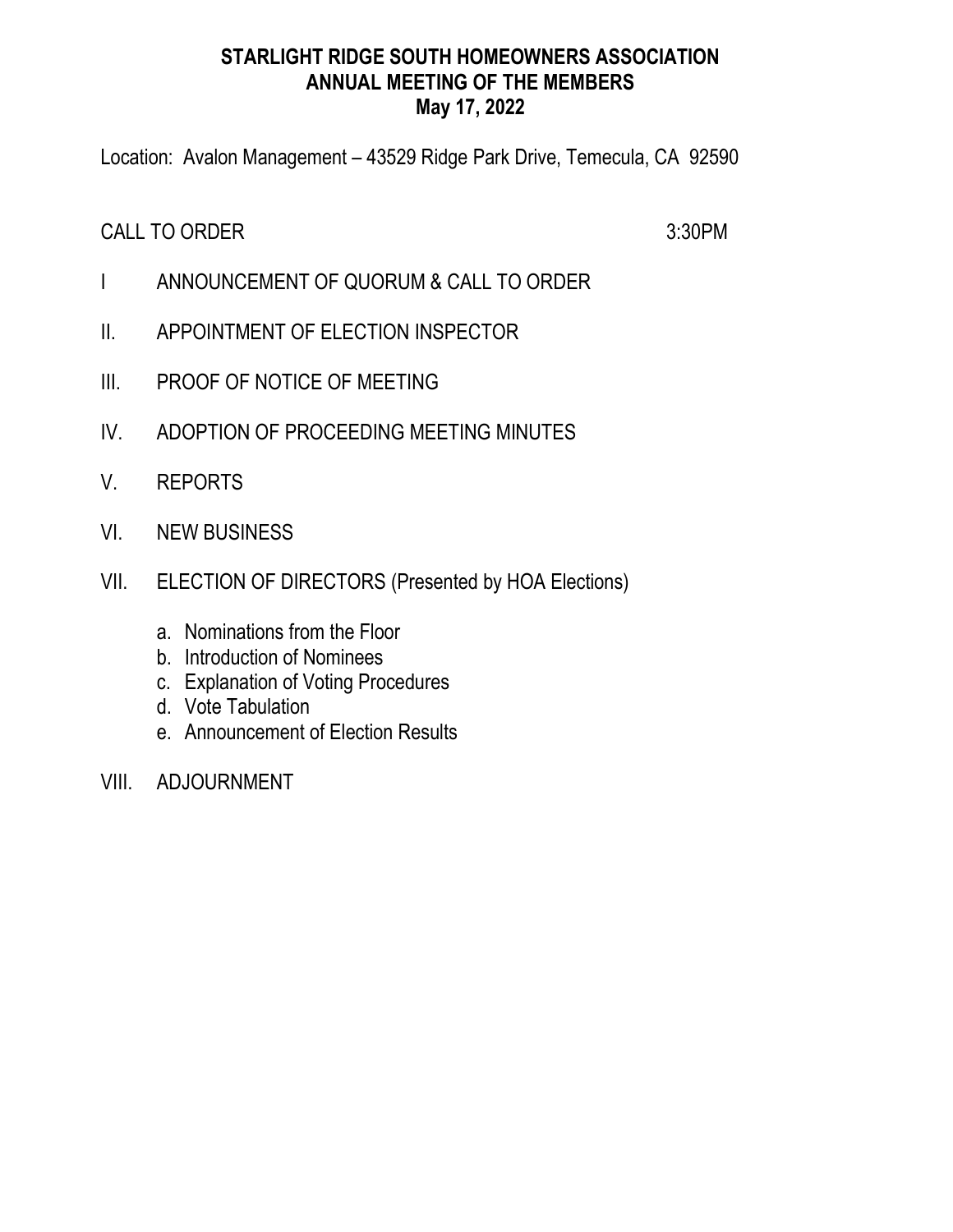# STARLIGHT RIDGE SOUTH HOMEOWNERS ASSOCIATION EXECUTIVE SESSION BOARD OF DIRECTORS MEETING MAY 17, 2022 AGENDA

The meeting will be held at Avalon Management-43529 Ridge Park Drive, Temecula, CA and virtually.

### CALL TO ORDER Immediately following the Annual Meeting scheduled at 3:30PM

- I. Review and Approve Minutes of Prior Meeting A. March 15, 2022 Executive Session Meeting minutes
- II. Violation Enforcement
	- A. Violation Enforcement Hearings
- III. Legal Matters
	- A. Aged Accounts Receivable Report
	- B. Monthly Status Reports
		- i) Legal correspondence regarding acct#1540575 Request for Resolution. The ADR offer sent to the homeowner was returned by the post-office as "Attempted, Not known, Unable to Forward. Legal Counsel will need to check title and do an online locate search.
		- ii) Acct #1545230. Enclosed, please find the documents being submitted to the court regarding obtaining a Default Judgment.
- IV. New Business/Contract Negotiations
	- A. Interview potential landscapers. Andre, Parkwest, Harvest, Everthrive and Environmental Concepts. Proposals will be hand carried.
- V. Homeowner Correspondence
- VI. Community Violation Status Report
- VII. Next Meeting Date: July 19, 2022